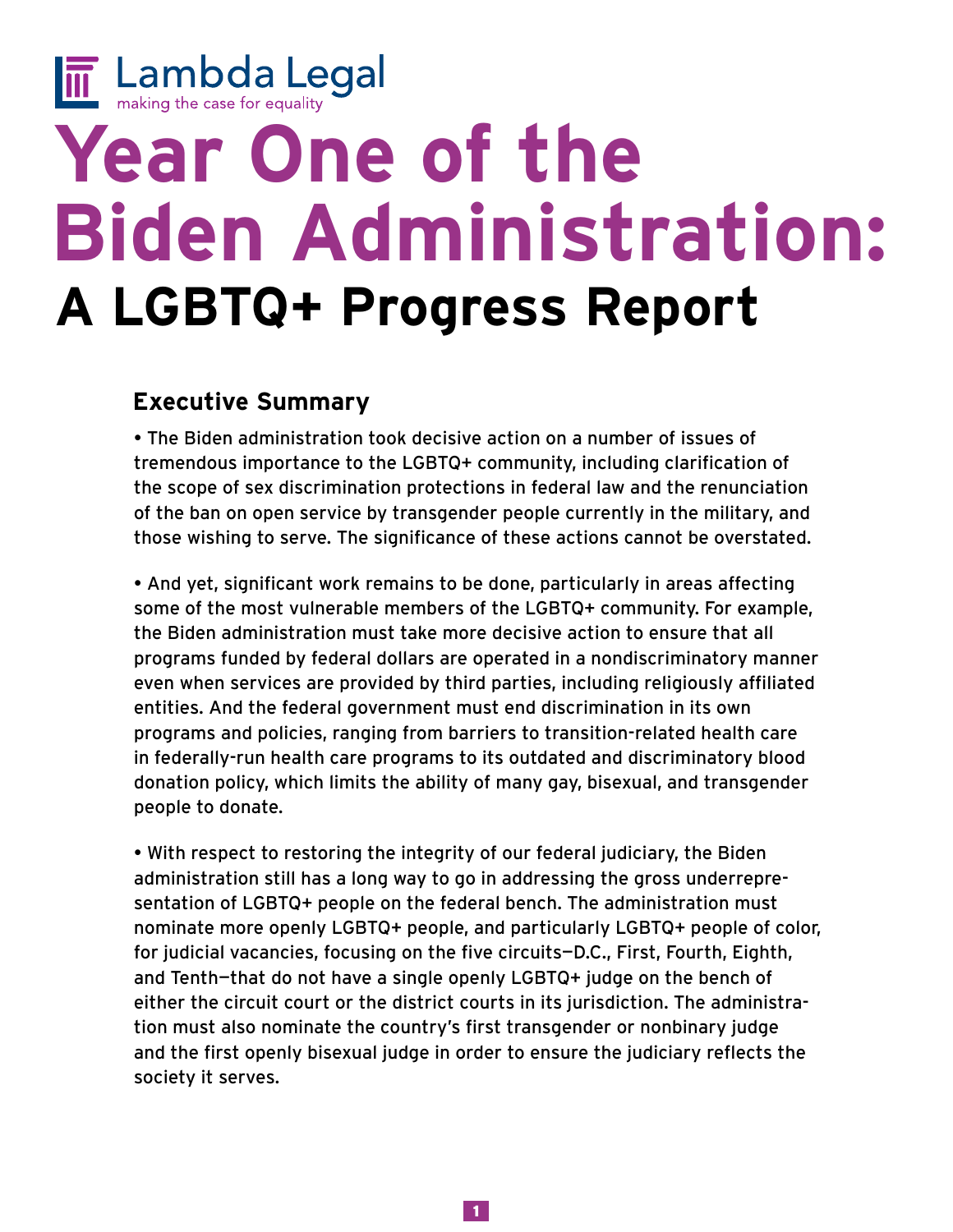

# **Year One of the Biden Administration**

**As we mark one year into the Biden administration, Lambda Legal reviews the progress made (or not) on our [ten asks](https://www.lambdalegal.org/blog/20201116_10-things-lgbtq-hiv-biden-harris-administration) from a year ago to rectify the harms done by the Trump administration and to address the ongoing inequities experienced by LGBTQ+ people and people living with HIV.**

# **Repair the Damage to Our Courts**

The Trump administration damaged the integrity of our federal judiciary by packing it with right-wing extremists who oppose LGBTQ+ rights, reproductive rights, and civil rights more broadly. We called on the Biden administration to make the restoration of fairness and impartiality to the courts one of its highest priorities.

## *What the administration accomplished*

• The administration has worked with Senate Majority Leader Chuck Schumer to confirm more judges in its first year than any president since Ronald Reagan; a record-tying 40 lifetime appointments to the federal bench. Of these 40 judges confirmed, 32 are women; 27 are people of color; 21 are women of color; 27 add professional diversity, including 15 former public defenders; and one is the first openly gay or lesbian circuit court judge in the country.

## *What more we need*

• The administration must nominate more openly LGBTQ+ people, and particularly LGBTQ+ people of color, for judicial vacancies, focusing on the five circuits—D.C., First, Fourth, Eighth, and Tenth—that do not have a single

openly LGBTQ+ judge on the bench of either the circuit court or the district courts in its jurisdiction.

• Specifically, the administration should nominate the country's first transgender or nonbinary judge and the first openly bisexual judge. To be legitimate, the judiciary should reflect the society it serves.

# **Protect Marriage Equality from Assault**

With the new majority on the Supreme Court created by Trump and increasingly hostile lower court appointments, we have every reason to believe our opponents will seek to undermine marriage equality for same-sex couples. Now more than ever, we need a robust ally in the White House who will vigorously defend and fully implement marriage equality, including things like the right of LGBTQ+ widows and widowers to access Social Security survivor's benefits. The Biden administration must ensure that marriages between samesex couples are respected and that LGBTQ+ families are treated like all other families.

## *What the administration accomplished*

• Lambda Legal won victories that allow the surviving members of same-sex couples who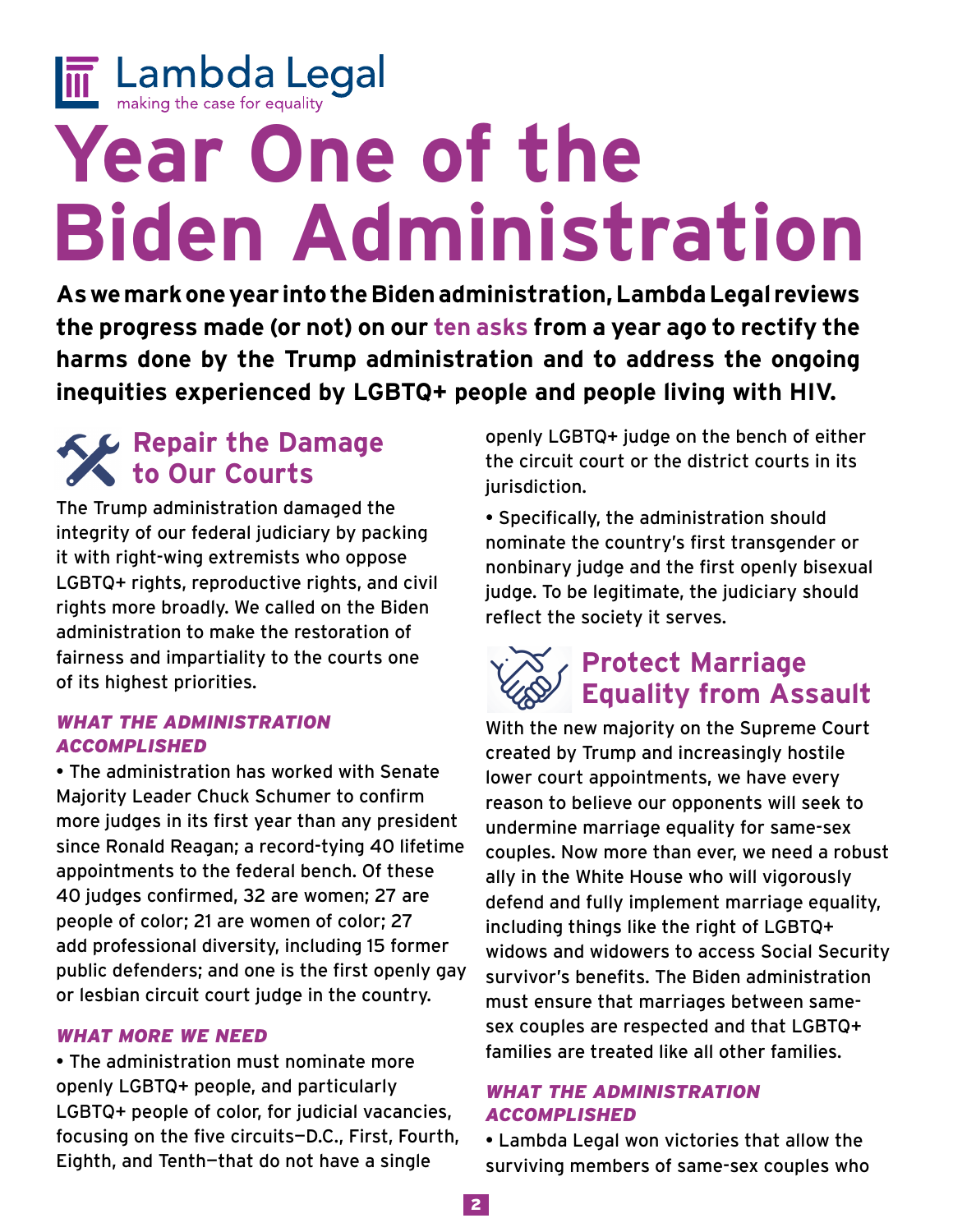were barred from marriage in the past to access a key protection of marriage: Social Security survivor's benefits. The administration chose the right side of history in standing down from appeals of these victories, which [unlock](https://www.lambdalegal.org/blog/20210219_ely-thornton-class-info)  [millions of dollars in benefits](https://www.lambdalegal.org/blog/20210219_ely-thornton-class-info) and give a piece of dignity to thousands.

#### *What more we need*

• The vestiges of marriage discrimination still live on, and they have yet to be fully remedied. From survivor pension benefits to veterans' benefits, there are still ongoing inequalities that persist today because same-sex couples

were barred from marriage in the past. We need to see a deeper commitment and proactive engagement throughout the federal government (including agencies like the IRS) to address these lingering inequities.

## **Stop the Granting of "Licenses to Discriminate"**

At every turn, the Trump administration granted licenses

to discriminate to health care providers, social service agencies, and private businesses, but we know that religious freedom does not include the freedom to harm people because of those beliefs. The Biden administration must reassert protections for LGBTQ+ people when we are at our most vulnerable; in hospitals, homeless shelters, nursing homes, and foster care, and end the effort to grant a "license to discriminate" in the name of religion.

#### *What the administration accomplished*

• The administration's Department of Health and Human Services (HHS) withdrew [broad exemptions from nondiscrimination](https://www.hhs.gov/about/news/2021/11/18/hhs-takes-action-to-prevent-discrimination-and-strengthen-civil-rights.html)  [requirements](https://www.hhs.gov/about/news/2021/11/18/hhs-takes-action-to-prevent-discrimination-and-strengthen-civil-rights.html) in federally-funded child welfare programs granted by the Trump administration, based on the religious objections of child welfare agencies that did not want to have to work with same-sex couples. Lambda Legal is still [working to undo](https://www.lambdalegal.org/in-court/cases/rogers-v-us-department-health-human-services) some of the harms caused by these waivers.

#### *What more we need*

• The administration must be a champion for robust nondiscrimination protections, including passing the [Equality Act](https://www.lambdalegal.org/issues/equality-act).

• The Biden administration must begin enforcing robust nondiscrimination requirements for HHS-funded programs, which provide health

*Every day that HHS fails to either enforce the previous rule or establish new protections, vulnerable LGBTQ+ youth, seniors, people living with HIV, and others who rely on grantfunded programs may face denials of critical supports and services.*

and welfare services to millions of vulnerable people across the country. Lambda Legal filed suit to challenge [HHS's nonenforcement](https://www.lambdalegal.org/in-court/cases/family-equality-v-azar) of the Obama-era rule and to [stop the Trump grants rule](https://www.lambdalegal.org/in-court/cases/facing-foster-care-in-alaska-v-hhs) from going into effect. Every day that HHS fails to either enforce the previous rule or establish new protections, vulnerable LGBTQ+ youth, seniors, people living with HIV, and others who rely on grantfunded programs may face

denials of critical supports and services.

• The Biden administration must end discrimination against LGBTQ+ prospective foster parents in federal foster care programs for immigrant children. Rather than ending this discrimination, HHS has facilitated it, [authorizing the segregation of LGBTQ+](https://www.lambdalegal.org/blog/marouf_us_20211117_lambda-legal-and-au-reject-government-attempt-to-duck-lgbt-nondiscrimination)  [would-be foster parents](https://www.lambdalegal.org/blog/marouf_us_20211117_lambda-legal-and-au-reject-government-attempt-to-duck-lgbt-nondiscrimination) and sending them to alternative providers, regardless of the harm this causes to both the adults and the refugee children, who deserve the chance to be considered for placement in all homes that would best serve their individualized needs. It is well past time for HHS to stop enabling discrimination against LGBTQ+ people by agencies receiving federal tax dollars to carry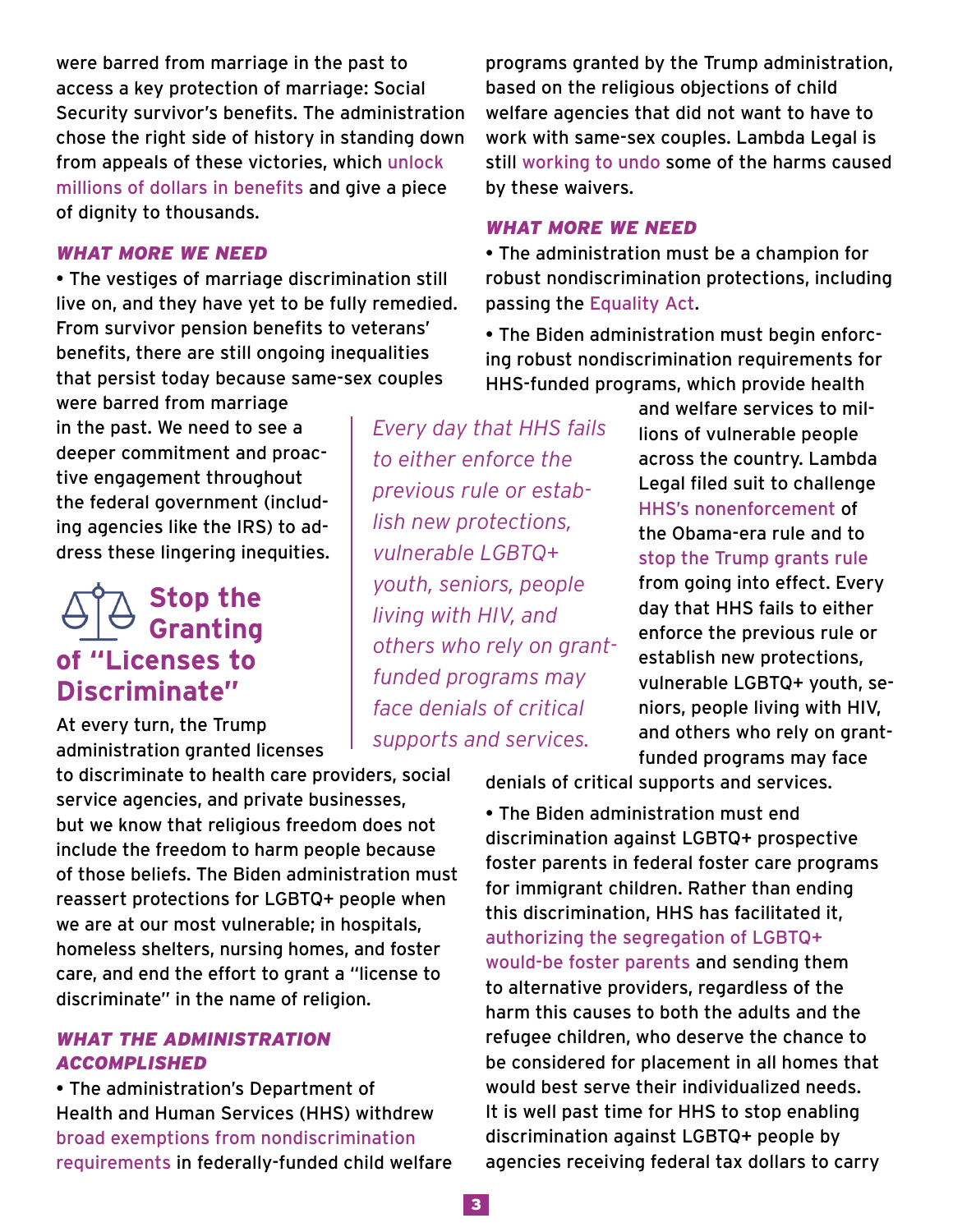out functions on behalf of the government.

• The Biden administration must eliminate the so-called "Conscience and Religious Freedom Division" at HHS and issue new regulations that safeguard the ability of LGBTQ+ people and people seeking reproductive health care to access the life-saving care that they need.

• The Biden administration must revisit Trumpera rules lifting basic protections put in place by the Obama administration for people receiving federally funded social services from religious organizations. To protect the religious and other interests of people receiving services, those protections included requirements that the agencies post notices advising people receiving services that they are protected against discrimination and may request a referral to an alternate provider if they are

*The Biden administration must revisit Trump-era rules lifting basic protections put in place by the Obama administration for people receiving federally funded social services from religious organizations.*

uncomfortable receiving services in that religious setting. Lambda Legal and our partners [sued](https://www.lambdalegal.org/in-court/cases/mazon-v-hhs) the Trump administration to block those rules and the litigation is ongoing.

• In the final days of the Trump administration, the Department of Labor announced it was changing the rules that limit the freedom of companies receiving federal contracts to discriminate based on religion against their employees. The new Trump rules took effect in January 2021, and allowed nearly all such contractors to claim religious rights to discriminate, even large, for-profit companies with no evident religious aspects to the goods or services they wish to sell to the federal government. This type of contracting rule, which makes equal workplace opportunity a condition of receiving taxpayer-funded contracts, has

been critical to efforts to reduce many kinds of discrimination against workers, including discrimination against LGBTQ+ people. The Biden administration has proposed rescinding the Trump rules but has not yet done so.

• The Trump administration repeatedly relied on a distorted, legally mistaken interpretation of the Religious Freedom Restoration Act to justify many policies designed to facilitate special religious exemptions from rules that usually apply equally to everyone to protect others against many types of harm, including the harms of discrimination. The Biden administration should issue formal legal guidance correcting the prior opinions so that federal agencies and the general public have appropriate directions about the protections and limits of religious freedom under federal law.

# **Reverse Racist Executive Orders**

The Trump administration called efforts to train medical and other personnel on the pernicious effects of systemic racism "un-American" and issued an executive order banning the use of federal funds for such training. The Biden administration must reverse and repudiate this order and the many other racist directives and policies of outgoing President Trump, such as the Muslim travel ban and other attacks on Black and brown communities.

## *What the administration accomplished*

• In September 2020, then-President Trump issued an Executive Order prohibiting Federal contractors and grantees from instituting diversity training programs that discuss implicit bias or other such "divisive concepts." Understanding that there cannot be any LGBTQ+ equality without race equity, Lambda Legal obtained the only nationwide injunction prohibiting enforcement of this racist executive order. On January 20, 2021, as one of his first acts in office, President Biden rescinded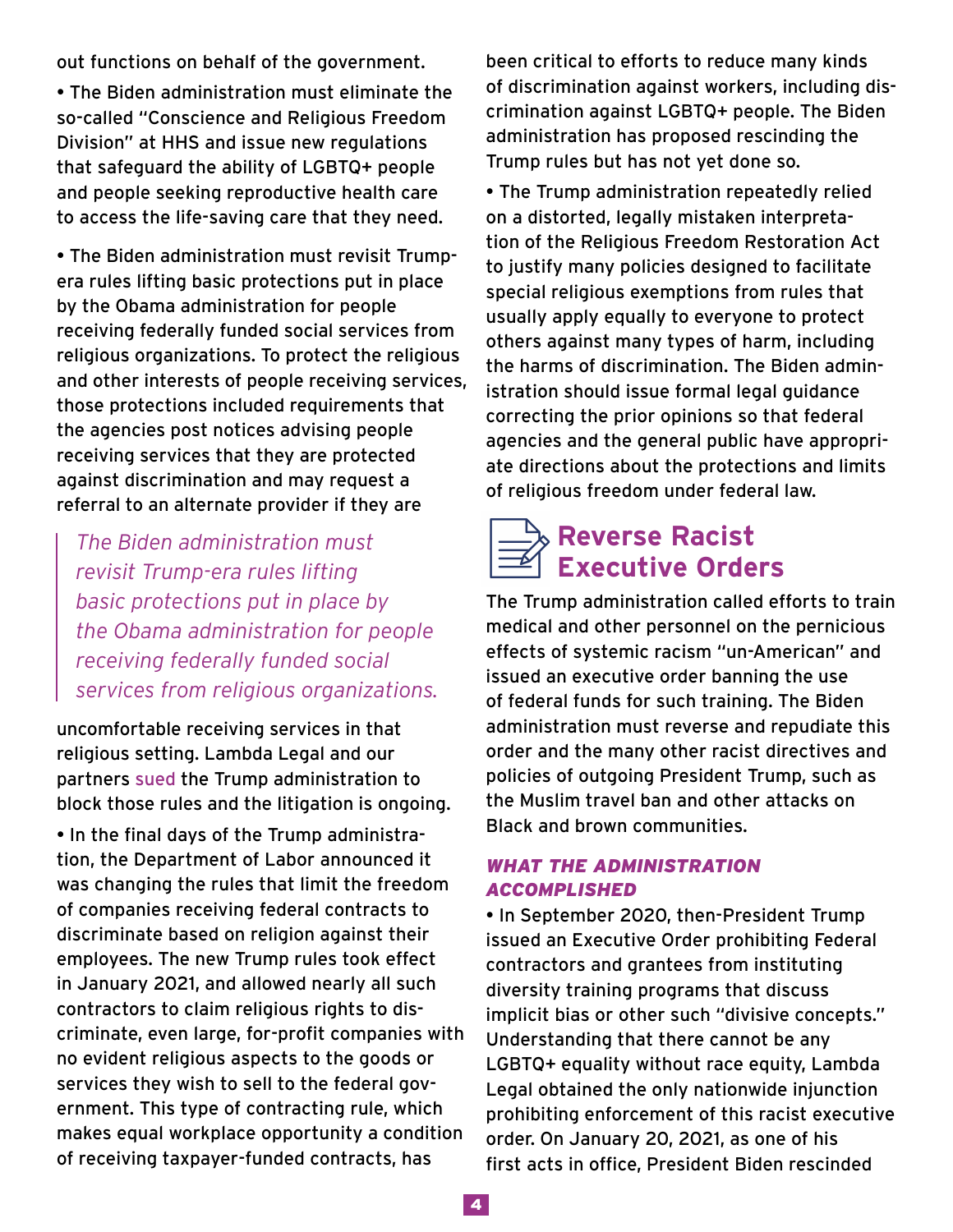Trump's racist executive order and [replaced](https://www.whitehouse.gov/briefing-room/presidential-actions/2021/01/20/executive-order-advancing-racial-equity-and-support-for-underserved-communities-through-the-federal-government/) it with a new one, the Executive Order on Advancing Racial Equity and Support for Underserved Communities Through the Federal Government.

• Also, on January 20, 2021, President Biden [revoked](https://www.whitehouse.gov/briefing-room/presidential-actions/2021/01/20/proclamation-ending-discriminatory-bans-on-entry-to-the-united-states/) then-President Trump's Muslim Ban Executive Order, referring to it as a "stain on our national conscience," and "inconsistent with our long history of welcoming people of all faiths and no faith at all." Lambda Legal participated in multiple challenges to the Muslim Ban, because the LGBTQ+ community knows all too well that official government discrimination against a persecuted group contributes to irrational prejudice and violence.

• On January 25, 2021, President Biden issued an [Executive Order](https://www.whitehouse.gov/briefing-room/statements-releases/2021/06/25/fact-sheet-president-biden-signs-executive-order-advancing-diversity-equity-inclusion-and-accessibility-in-the-federal-government/) on Diversity, Equity, Inclusion, and Accessibility in the Federal Workforce.

## *What more we need*

• The Biden administration must do all it can to encourage the Senate to pass the NO BAN Act, which would prohibit discrimination on the basis of religion in numerous immigrationrelated decisions.

## **End the Trans Military Ban**

As commander-in-chief of the military, one of the world's largest employers, President Biden must end the ban on open service by transgender people and ensure that Pentagon leadership understands that our patriotic transgender service members have a right to serve their country openly, as who they are, and free from discrimination.

#### *What the administration accomplished*

• President Biden [rescinded](https://www.lambdalegal.org/blog/20210125_biden-rescinds-transgender-military-ban) the Trans Military Ban on January 25, 2021 with an [Executive](https://www.whitehouse.gov/briefing-room/presidential-actions/2021/01/25/executive-order-on-enabling-all-qualified-americans-to-serve-their-country-in-uniform/)  [Order.](https://www.whitehouse.gov/briefing-room/presidential-actions/2021/01/25/executive-order-on-enabling-all-qualified-americans-to-serve-their-country-in-uniform/) This action, taken in coordination with Secretary of Defense Lloyd Austin, ended the

years-long nightmare for the thousands of brave transgender people who were already serving or who wish to serve our country.

#### *What more we need*

• The Biden administration should [champion](https://www.congress.gov/bill/116th-congress/senate-bill/373/text?q=%7B%22search%22%3A%5B%22gender+identity+armed+forces%22%2C%22gender%22%2C%22identity%22%2C%22armed%22%2C%22forces%22%5D%7D&r=2&s=5)  [legislation](https://www.congress.gov/bill/116th-congress/senate-bill/373/text?q=%7B%22search%22%3A%5B%22gender+identity+armed+forces%22%2C%22gender%22%2C%22identity%22%2C%22armed%22%2C%22forces%22%5D%7D&r=2&s=5) prohibiting discrimination in the Armed Forces that would prohibit future administrations from reimposing a ban on open service.

## **Stop Attacks on Trans Kids**

School is tough enough without bullying from the federal government. The Biden administration must get the Department of Education back in the business of protecting the educational opportunities of all students, and in particular, should end its relentless assault on the ability of transgender students to be their authentic selves and to have equal opportunity.

#### *What the administration accomplished*

• Consistent with the Supreme Court's ruling and analysis in Bostock v. Clayton County, the Department of Education published a [notice](https://www.govinfo.gov/content/pkg/FR-2021-06-22/pdf/2021-13058.pdf)  [of interpretation](https://www.govinfo.gov/content/pkg/FR-2021-06-22/pdf/2021-13058.pdf) to clarify that Title IX's prohibition on sex discrimination encompasses discrimination based on sexual orientation and gender identity. In addition, the Departments of Justice and Education issued a resource for students and families entitled ["Confronting](https://www2.ed.gov/about/offices/list/ocr/docs/ocr-factsheet-tix-202106.pdf)  [Anti-LGBTQI+ Harassment in Schools."](https://www2.ed.gov/about/offices/list/ocr/docs/ocr-factsheet-tix-202106.pdf) The notice of interpretation and fact sheet are currently the subject of ongoing [litigation.](https://www.tn.gov/content/dam/tn/attorneygeneral/documents/pr/2021/pr21-31-complaint.pdf)

• The Department of Education held public hearings regarding Title IX in June 2021 and invited students, educators, and members of the public to provide comments on steps the agency can take to address discrimination based on sexual orientation and gender identity in educational environments.

• The Department of Education's Office for Civil Rights updated its website to provide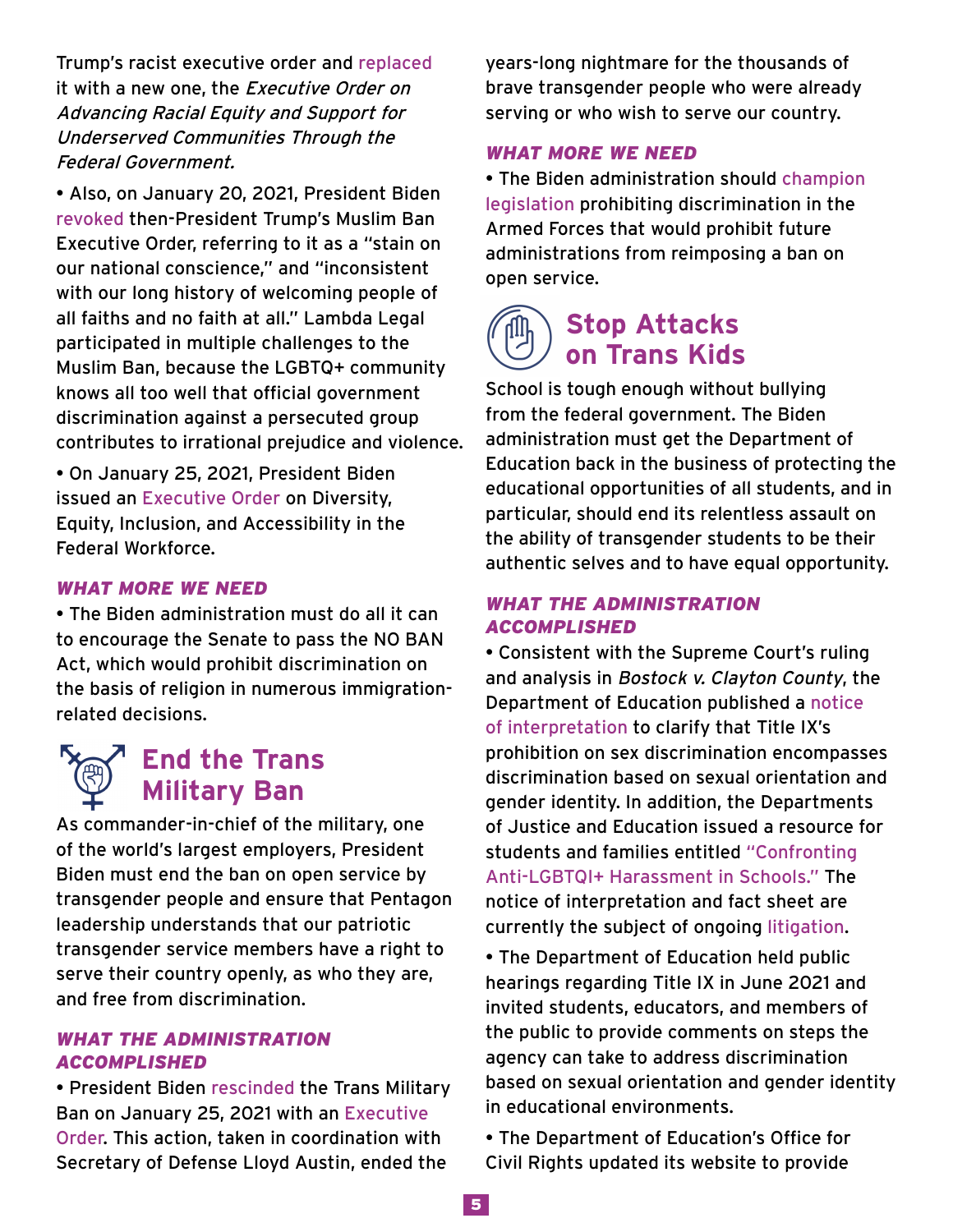[resources for LGBTQI+ students](https://www2.ed.gov/about/offices/list/ocr/lgbt.html) and provided information about [how schools can support](https://www2.ed.gov/about/offices/list/ocr/docs/ed-factsheet-transgender-202106.pdf)  [transgender students](https://www2.ed.gov/about/offices/list/ocr/docs/ed-factsheet-transgender-202106.pdf).

• In August 2021, the Departments of Justice, Education, and Health and Human Services issued a ["Federal Government Back-to-School](https://www2.ed.gov/about/offices/list/ocr/lgbt.html)  [Address for Transgender Students."](https://www2.ed.gov/about/offices/list/ocr/lgbt.html)

• The Department of Justice filed statements of interests or briefs in cases challenging laws or policies discriminating against trans youth in schools, including in Lambda Legal's challenges to West Virginia's ban on sports participation by trans youth and a [Florida](https://www.lambdalegal.org/in-court/cases/fl_adams-v-school-board-st-johns-county)  [school district's](https://www.lambdalegal.org/in-court/cases/fl_adams-v-school-board-st-johns-county) discriminatory restroom policy.

## *What more we need*

• President Biden needs to speak out forcibly, and often, in staunch defense of trans and gender nonconforming youth. This administration should use all tools available, including the bully pulpit, to stem the tide of anti-trans laws.

*The Biden administration's Department of Health and Human Services should be fighting for quality health care, free from discrimination or harassment.* 

• The Department of Education is scheduled to issue proposed nondiscrimination Title IX rulemaking in [April 2022](https://www.reginfo.gov/public/do/eAgendaViewRule?pubId=202110&RIN=1870-AA16). Proposed rules should revoke the 2020 [Title IX final](https://www.insidehighered.com/news/2020/05/07/education-department-releases-final-title-ix-regulations)  [regulations](https://www.insidehighered.com/news/2020/05/07/education-department-releases-final-title-ix-regulations) on sexual harassment and sexual assault on college campuses and propose regulations expressly clarifying Title IX's prohibition on sex discrimination protects transgender and gender nonconforming students in educational programs and activities.

• Additionally, the proposed rules should add a new regulation clarifying that Title IX prohibits discrimination on the basis of sex in the application of any rules of appearance; that dress and grooming codes shall not be written or enforced in a manner that disproportionately impacts LGBTQI+ students; and that dress and grooming codes shall not be written or enforced based on gender stereotypes.

• With respect to school-based policing, the Department of Education should gather examples of quality, effective training for school-based police on child development, implicit bias, and reducing the disparate impact of school policing on: youth of color, youth with disabilities, LGBTQI+ and GNC children and youth, and children and youth at the intersection of those identities.

## **Defend Our Health (Care)**

Every American needs access to affordable, quality health care. And the COVID-19 global pandemic has exposed how barriers to health care can put vulnerable communities at great risk. The Trump administration was relentless in its efforts to undermine the Affordable Care Act and to restrict the ability of many —including LGBTQ+ people and people living with HIV—to access care, regardless of who they are. The Biden administration's Department of Justice should stop trying to undermine health care in our courts, and its Department of Health and Human Services should be fighting for quality health care, free from discrimination or harassment.

## *What the administration accomplished*

• The Biden administration appointed Rachel Levine, the highest-ranking and first Senateconfirmed openly transgender U.S. government official in U.S. history, to the post of Assistant Secretary for Health.

• HHS announced that, consistent with the Supreme Court's decision in Bostock, it would interpret the health care nondiscrimination law, enacted as Section 1557 of the Affordable Care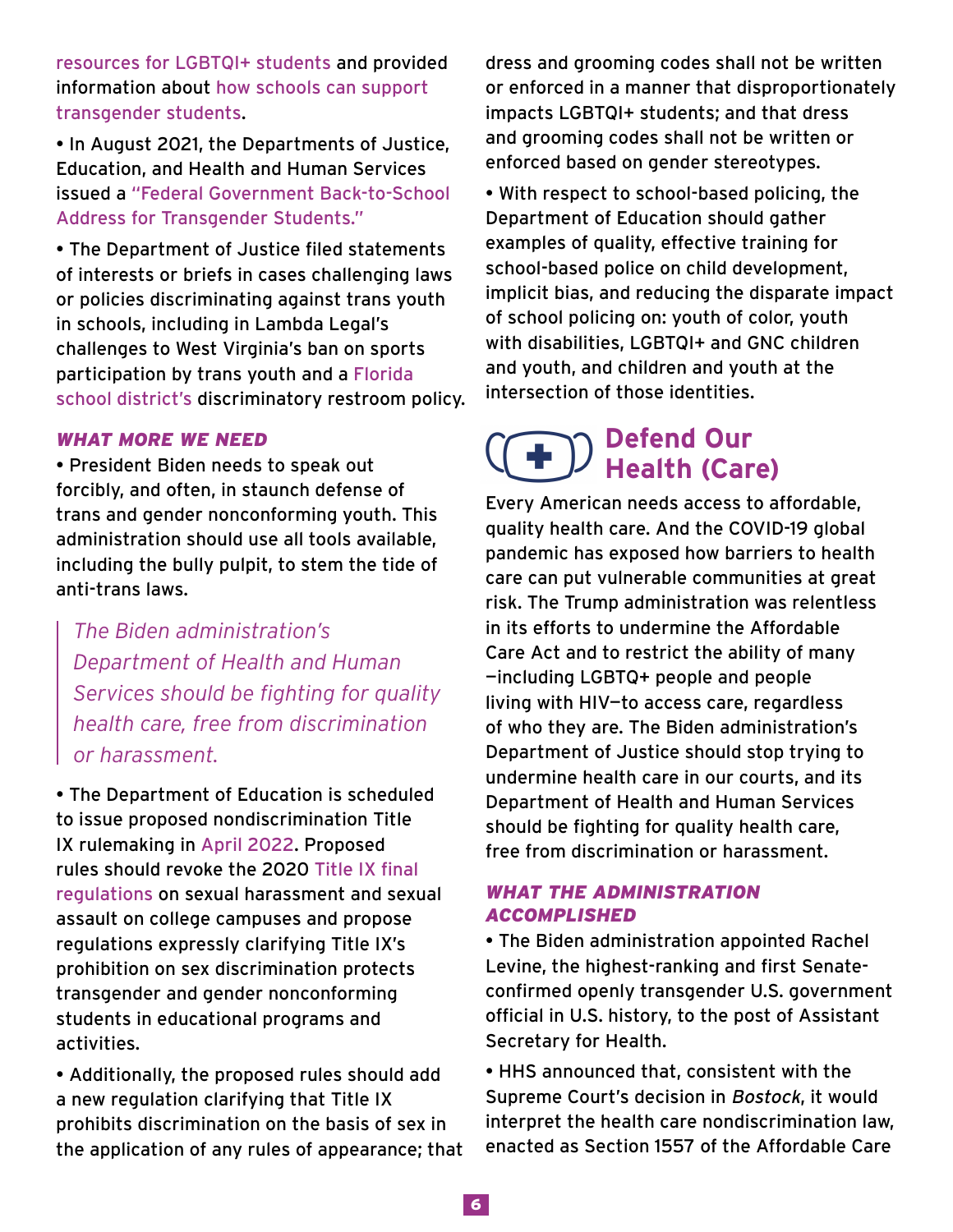Act, to prohibit discrimination on the basis of sexual orientation or gender identity in health care programs that received federal funding.

• The Biden administration issued proposed [rules](https://public-inspection.federalregister.gov/2021-28317.pdf) that prohibit qualified health insurance plans sold in the health exchanges set up under the Affordable Care Act from discriminating based on sexual orientation or gender identity, or from adopting designs that exclude coverage of gender-affirming health care for transgender people.

• President Biden issued an [Executive Order](https://www.whitehouse.gov/briefing-room/presidential-actions/2021/01/28/executive-order-on-strengthening-medicaid-and-the-affordable-care-act/) on Strengthening Medicaid and the Affordable Care Act, which orders HHS and other federal

agencies to examine policies or practices that may present unnecessary barriers to individuals and families attempting to access Medicaid or ACA coverage.

• President Biden also issued an [Executive Order](https://www.whitehouse.gov/briefing-room/presidential-actions/2021/01/21/executive-order-ensuring-an-equitable-pandemic-response-and-recovery/) on Ensuring an Equitable Pandemic Response and Recovery, which establishes a COVID-19 Health Equity Task Force to develop recommendations for mitigating the health inequities caused by the COVID-19 pandemic and for preventing future inequities.

*We need the federal government to eliminate all discriminatory barriers to transitionrelated health care in the systems that it operates, including the VA health system, the federal employee health benefits program (FEHB), and TRICARE, the military health system.*

to abortion by [suing](https://www.reuters.com/world/us/us-justice-dept-announce-civil-rights-case-after-texas-abortion-ban-takes-effect-2021-09-09/) Texas to strike down its unconstitutional abortion ban; defending the right to access abortion in Dobbs v. Jackson Women's Health Organization, [calling for](https://www.whitehouse.gov/wp-content/uploads/2021/09/SAP-HR-3755.pdf) passage of a federal law that would protect access to abortion; and [removing](https://www.fda.gov/drugs/postmarket-drug-safety-information-patients-and-providers/questions-and-answers-mifeprex) the in-person requirement for dispensing mifepristone.

#### *What more we need*

• In 2020, amid the COVID-19 pandemic, the Trump administration finalized a rule eliminating protections for LGBTQ+ people and people with limited English proficiency, among others, under the health care nondiscrimination law, enacted as Section 1557 of the Affordable Care

> Act. Lambda Legal [successful](https://www.lambdalegal.org/news/dc_20200902_1557-victory)[ly stopped](https://www.lambdalegal.org/news/dc_20200902_1557-victory) some parts of the Trump health care rule from taking effect. However, other parts remain in effect and the administration must issue new regulations reversing the Trump health care rule without delay.

• As previously stated, HHS must rescind the notice of nonenforcement of the 2016 rule prohibiting discrimination by recipients of HHS funding, and it has not replaced the 2021 rulemaking. The administration must move quickly to clarify that grant

## • President Biden [revoked](https://www.whitehouse.gov/briefing-room/presidential-actions/2021/02/24/executive-order-on-the-revocation-of-certain-presidential-actions/)

Executive Order 13828, which created barriers for low-income people to access federal benefit assistance including Medicaid and SNAP (Supplemental Nutrition Assistance Program).

• The Biden administration's Department of Justice filed a statement of interest in a case challenging Arkansas's dangerous and discriminatory ban on the provision of medically necessary gender-affirming health care to transgender minors suffering from gender dysphoria.

• The Biden administration supported access

recipients are prohibited from using federal funds to discriminate against LGBTQ+ people in need of those services.

• We need the federal government to eliminate all discriminatory barriers to transition-related health care in the systems that it operates, including the VA health system, the federal employee health benefits program (FEHB), and TRICARE, the military health system. For example, in June of 2021, VA Secretary McDonough [announced](https://www.washingtonpost.com/national-security/2021/06/19/veterans-gender-affirmation-surgery/) a process to remove the bar on surgical gender-affirming care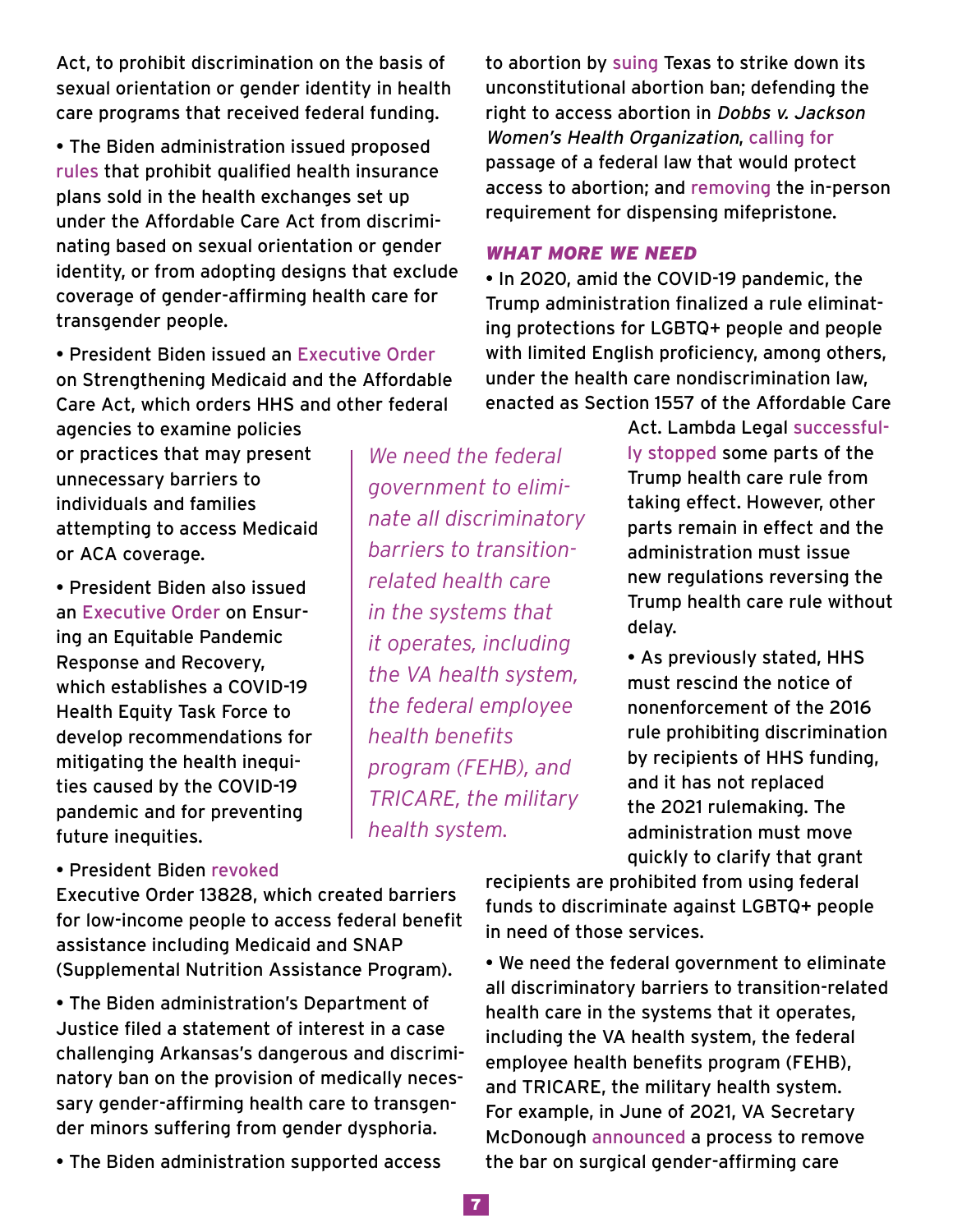for transgender veterans. There has been no movement and advocates are [pushing](https://www.military.com/daily-news/2021/12/20/va-said-it-would-cover-gender-affirmation-surgeries-trans-vets-are-still-waiting.html) for action. The VA expects to move forward with rulemaking in [July 2022.](https://www.reginfo.gov/public/do/eAgendaViewRule?pubId=202110&RIN=2900-AR34) It is important for the VA to implement this policy as soon as possible to ensure that transgender veterans can obtain the care they are currently being denied and to create sufficient infrastructure to withstand future partisan attacks. Across all of its programs, the federal government should operate at the gold standard, and use its position as a key provider of health care and insurance coverage to raise the bar for the health care industry as a whole.

## **Stop the Separation of Families**

The Trump administration showed total disregard for family ties when it did not approve of the families involved—such as immigrant families and those headed by LGBTQ+ people—and used the power of the government to separate and undermine such families. The Biden administration must respect—not target and persecute—all families by immediately reuniting families separated at the border, by creating a pathway to citizenship that allows families to stay together, and by ensuring that LGBTQ+ families are treated the same in the eyes of the law as all others.

## *What the administration accomplished*

• Lambda Legal and Immigration Equality won [victories](https://www.lambdalegal.org/blog/20201027_victory-state-dept-withdraw-citizenship-same-sex-couples) declaring as unlawful the U.S. Department of State's policy of treating the marital children born abroad to U.S. same-sex couples as "born out of wedlock" because they were not biologically related to both parents and therefore ineligible for recognition as U.S. citizens at birth. The administration ended this unlawful policy in May 2021. With the policy change, children born abroad to married parents, at least one of whom is a U.S. citizen, are citizens at birth if they have a biological

relationship to any one of their parents.

• The Biden administration rescinded the Trump "Zero Tolerance" policy of separating immigrant and asylum-seeking families and [established](https://www.whitehouse.gov/briefing-room/presidential-actions/2021/02/02/executive-order-the-establishment-of-interagency-task-force-on-the-reunification-of-families/) a task force to reunite separated families.

## *What more we need*

• The families separated by the Trump administration's "Zero Tolerance" policy are entitled to damages. The Department of Justice should [cease arguing](https://www.msn.com/en-us/news/politics/biden-says-separated-migrant-families-deserve-compensation-but-in-court-justice-department-says-they-e2-80-99re-not-entitled-to-it/ar-AASInbu?ocid=uxbndlbing) that the government does not owe these traumatized families compensation for the harms inflicted upon them.

# *<b>End HIV Discrimination*  **in the Military**

President Biden must direct the Pentagon to end its discrimination against our patriotic service members living with HIV and ensure that our military's policies are informed by science and not outdated and stigmatizing views about who can serve our country safely, with honor and distinction.

## *What the administration accomplished*

• President Biden appointed a number of strong leaders in the spaces of HIV-related medicine and policy including Harold Philips, Director of The White House Office of National AIDS Policy, to the administration. These expert advisors to the President know that major scientific and medical advances have transformed HIV into a chronic, manageable condition that presents essentially no risk to the health or safety of other service members.

## *What more we need*

• The Biden administration needs to address, with an inclusive policy based on health metrics, the Department of Defense Instructions that prohibit the [enlistment](https://www.esd.whs.mil/Portals/54/Documents/DD/issuances/dodi/648501p.pdf) or [commissioning](https://www.esd.whs.mil/Portals/54/Documents/DD/issuances/dodi/613003v2p.pdf?ver=2020-09-04-120013-383) as officers and exclude service members who are diagnosed with HIV in the course of their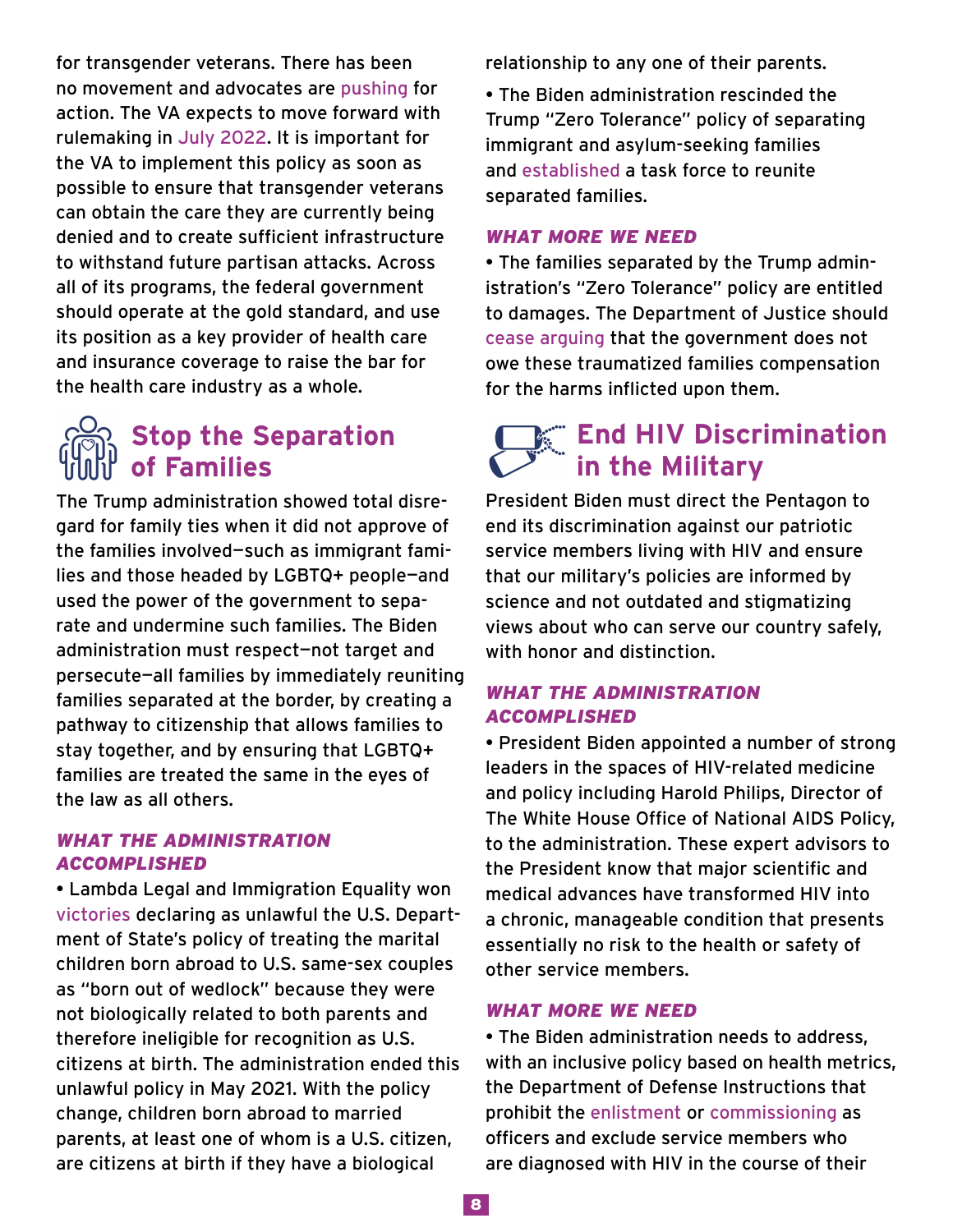military careers from [deployment](https://www.esd.whs.mil/Portals/54/Documents/DD/issuances/dodi/649007p.pdf) opportunities, which, in turn, impacts eligibility to maintain a career in the military.

• President Biden must rescind the discriminatory restrictions on the military service of people living with HIV by permitting them to enlist or commission in any branch of the U.S. Armed Services. Both [President](https://www.aidsunited.org/data/files/Site_18/Policy/2020/Biden_HIVSurvey_2020.pdf)  [Biden](https://www.aidsunited.org/data/files/Site_18/Policy/2020/Biden_HIVSurvey_2020.pdf) and [Vice President Harris](https://www.aidsunited.org/data/files/Site_18/Policy/2020/Harris_HIVSurvey_2020.pdf) committed to eliminating this type of discrimination within the military.

# **Provide Safe Harbor for LGBTQ+ Refugees**

LGBTQ+ people from around the world come to the United States, sometimes literally running for their lives. But the Trump administration tarnished our reputation as a safe harbor by making it virtually impossible for people to seek refuge in the United States and enacted historically low ceilings on the number of refugees that can be admitted. The Biden administration must reestablish asylum rules to ensure those seeking

*There must be accountability when federal immigration officers and their agents engage in dangerous, dehumanizing, and often blatantly racist behavior, whether targeting LGBTQ immigrants in custody or Haitian refugees fleeing disaster.*

fleeing persecution to secure asylum in the United States, as well as eliminated eligibility for asylum to anyone with a gender-based claim. Since then, the administration proposed a rule reversing some aspects of the rule in Fall 2021 and announced plans to issue a proposed rule addressing the remainder of the "Death-to-Asylum" rule in 2022.

## *What more we need*

• The Biden administration must issue new regulations to fully reverse the "Death-to-Asylum" rule and improve the ability of refugees, including those who are LGBTQ+ or living with HIV, to seek asylum within our borders.

> • The administration needs to end the "Remain in Mexico" Policy and stop deporting immigrants who are otherwise entitled to asylum or other forms of relief.

• The administration must release [people living with HIV](https://www.lambdalegal.org/news/tx_20200427_ll-and-iequality-urge-ice-release-hiv-detainees) and all [transgender and gender](https://www.nbcnews.com/feature/nbc-out/serious-health-care-lapses-found-detention-center-housing-trans-migrants-n1147101)  [nonconforming people](https://www.nbcnews.com/feature/nbc-out/serious-health-care-lapses-found-detention-center-housing-trans-migrants-n1147101) currently held in detention because the government has proven it cannot guarantee their safety.

• The administration must [release](https://www.lambdalegal.org/blog/20200501_covid-19-prisons-jails-lgbtq-release) from custody or detention people with underlying

safety from persecution because of their sexual orientation, gender identity, or HIV status can find refuge in the United States.

## *What the administration accomplished*

• In January 2021, just before the Biden administration took office, Lambda Legal won a nationwide injunction [stopping](https://www.lambdalegal.org/news/federal-judge-blocks-trump-death-to-asylum-rule) the Trump administration's "Death-to-Asylum" rule from taking effect. The "Death-to-Asylum" rule would have made it virtually impossible for LGBTQ+ people and people living with HIV

health conditions that make them susceptible to COVID-19. As the COVID-19 global pandemic continues, prisons, jails, and detention facilities are dangerous centers for the spread of the deadly virus.

• There must be accountability when federal immigration officers and their agents engage in dangerous, dehumanizing, and often blatantly racist behavior, whether targeting LGBTQ immigrants in custody or Haitian refugees fleeing disaster.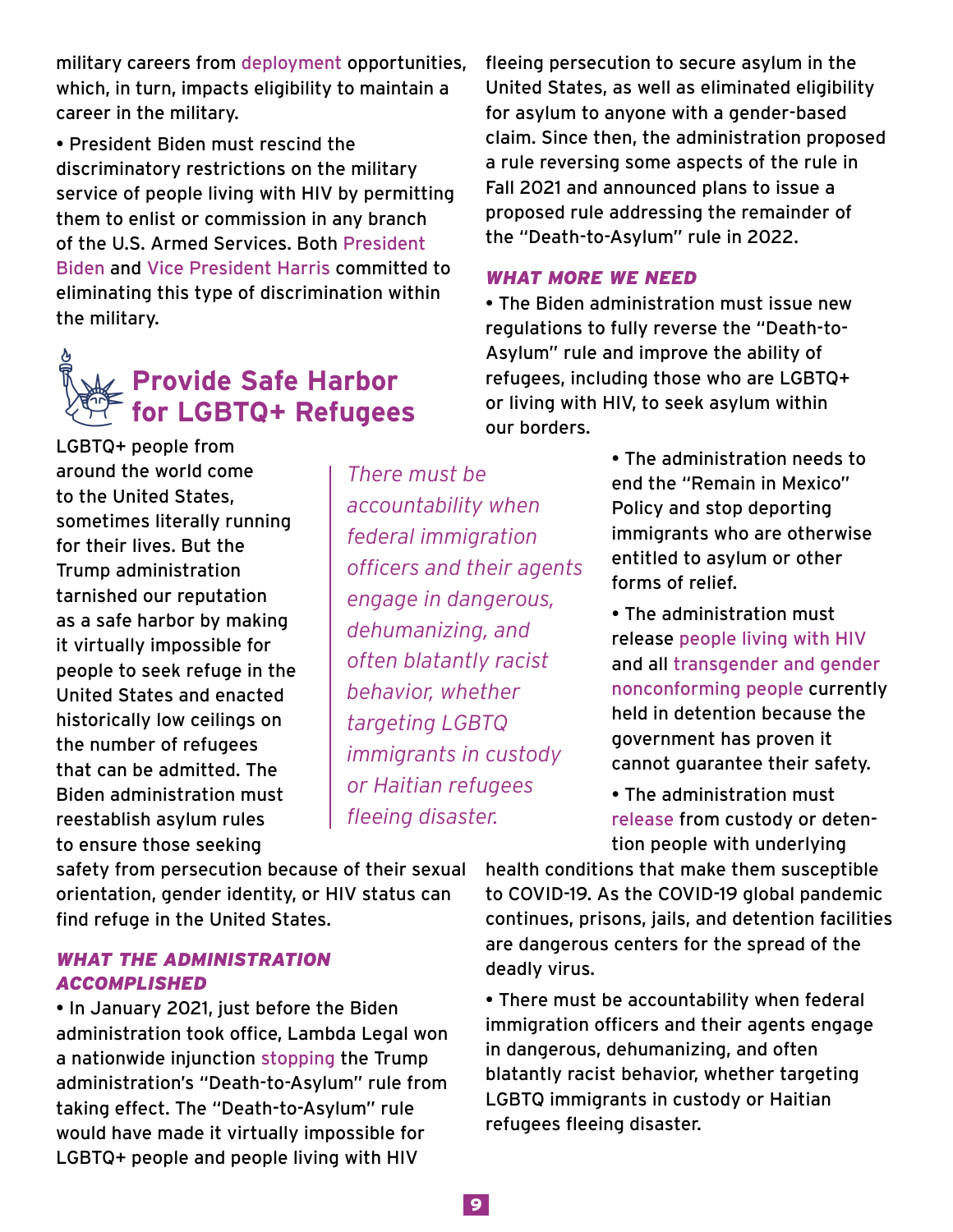# **Year Two**

**A new year brings new concerns and goals. Therefore, in addition to the above, Lambda Legal calls upon the Biden administration to prioritize these five critical issues in Year Two.**



## **Protect Voting Rights**

Voter suppression tactics used in hostile states silence the most vulnerable members of the LGBTQ+ community, minimizing our political power and ability to inform conversations around policies that directly affect us. President Biden must convince Congress to pass the For the People Act, the John Lewis Voting Rights Restoration Act, and the Washington, D.C. Admission Act to ensure the integrity of our democracy, restore the efficacy of the Voting Rights Act, and enfranchise D.C. citizens, ten percent (10�) of whom identify as LGBTQ+. ■



## **Protect Black Trans Women**

Hate crimes continue to rise and each subsequent year is the deadliest year on record for transgender people. The vast majority of transgender victims are Black and brown transgender women. To help ensure their safety, the Biden administration needs to champion legislation that works to decriminalize sex work; push Congress to repeal SESTA and FOSTA; invest in research showing the harms inflicted on transgender women of color as a result of criminalizing sex work; appoint Department of Justice leadership who will investigate the [epidemic of violence against Black trans people](https://www.usatoday.com/story/news/nation/2020/10/14/transgender-murders-reach-least-32-year-surpassing-record/3639313001/) and take guidance and direction from local and state LGBTQ+ anti-violence groups on how to begin to address the epidemic; and [implement](https://civilrights.org/resource/letter-to-the-department-of-justice-on-the-jabara-and-heather-heyer-no-hate-act-implementation/) the Khalid Jabara and Heather Heyer NO HATE Act, which was included in the COVID-19 Hate Crimes Act, by adopting a community-based approach that is inclusive of LGBTQ+ communities.

# **Protect the Constitutional Rights of Trans People in Federal Custody**

Being in federal custody does not mean one loses all of one's rights. The Biden administration must reverse the Trump administration's changes to the Federal Bureau of Prisons' Policy Manual regarding the housing of incarcerated trans people. Furthermore, it should establish policies and procedures ensuring that incarcerated trans people have access to genderaffirming health care, including surgical care, and establish policies and procedures that address names and pronouns, search protocols and housing determinations. And finally, the administration must ensure that the constitutional and statutory rights of LGBTQ+ people in federal custody are protected in re-entry programs.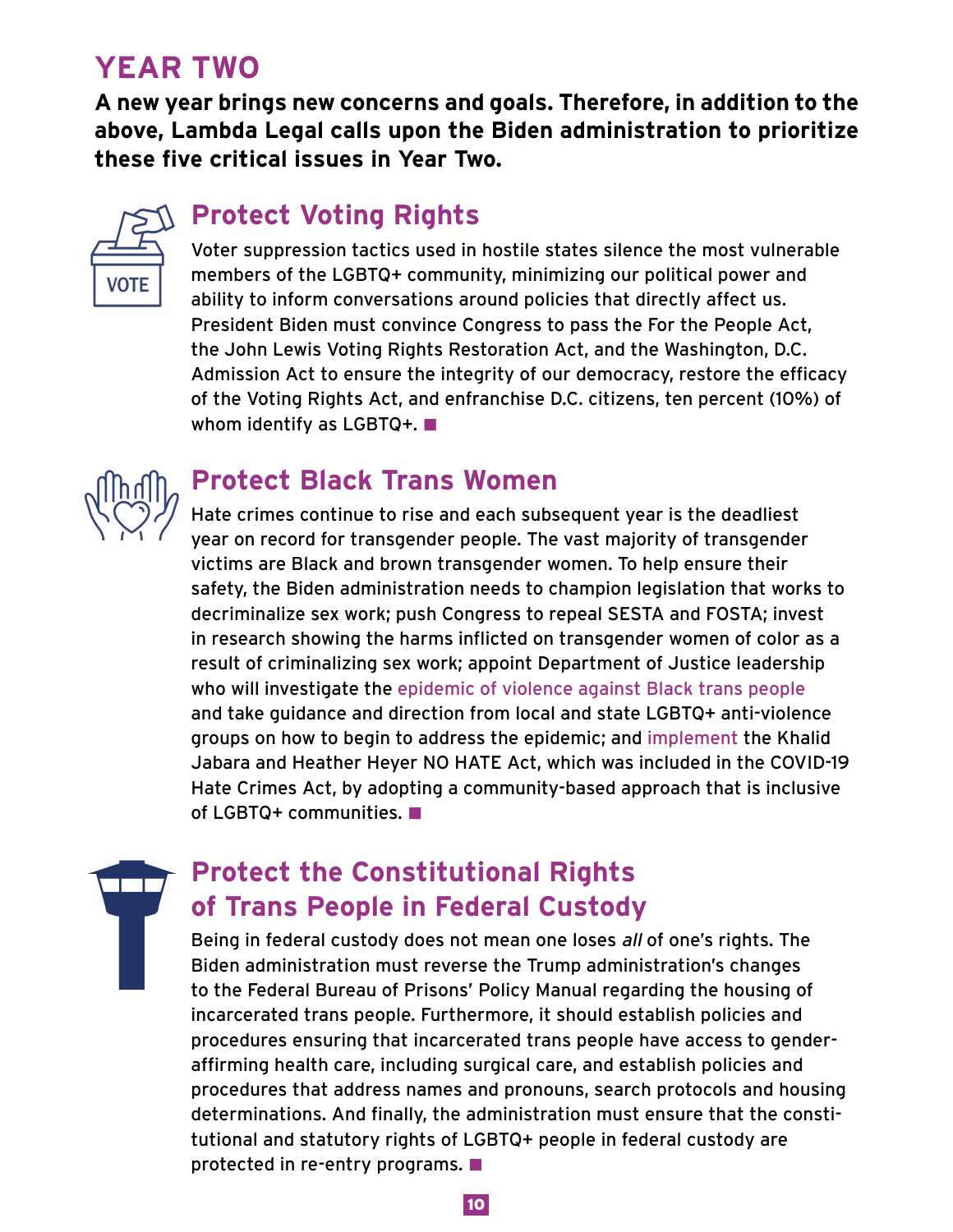**A new year brings new concerns and goals. Therefore, in addition to the above, Lambda Legal calls upon the Biden administration to prioritize these five critical issues in Year Two.**

# **Collect Data on LGBTQ+ People and People Living with HIV**

Systemic inequities in our society disproportionately impact LGBTQ+ people and people living with HIV in a myriad of ways, but the government does not have enough data on sexual orientation, gender identity, HIV status, and the intersection of other identities to adequately understand and address these inequities. The administration must collect additional data, provide analysis, and release to the public findings on HIV-related disparities in stigma, discrimination, new infections, knowledge of status, and more among marginalized segments of our society. Additionally, the administration should initiate new rulemaking to reinstate the [national](https://www.washingtonblade.com/2020/08/27/hhs-sued-for-ending-data-collection-on-lgbtq-native-american-youth-in-foster-care/)  [collection of data](https://www.washingtonblade.com/2020/08/27/hhs-sued-for-ending-data-collection-on-lgbtq-native-american-youth-in-foster-care/) on tribal and LGBTQ+ foster youth and foster and adoptive parents and guardians; reinstate the collection of information about [trans older adults](https://www.nbcnews.com/feature/nbc-out/trump-administration-removes-lgbtq-questions-elderly-survey-n735741) in the National Survey of Older Americans; and develop best practices and technical assistance for schools for collecting sexual orientation, gender identity, and gender expression-related demographic information of youth in the child welfare and juvenile justice systems, and of youth experiencing homelessness or school arrests, and prioritize the safety and well-being of these youth, especially LGBTQ+ youth of color, in the data collection process.



## **Update HIV Policies to Reflect Science and Reject Stigma**

Although we welcomed the FDA's change in 2020 from a 12-month to a 3-month deferral for blood donations from men who have sex with men as a [step in the right direction](https://www.lambdalegal.org/blog/20200402_new-blood-donation-policy-falls-short), the FDA can and should implement a policy that is based on a person's actual risk behaviors instead of their sexual orientation or gender identity. For years, Lambda Legal has urged the FDA to adopt an approach that looks to actual risk factors based on a person's sexual activity and safer sex practices rather than blanket approaches that disqualify gay men along with many trans people and others in our community who would welcome the opportunity to donate in light of our nation's blood shortage.